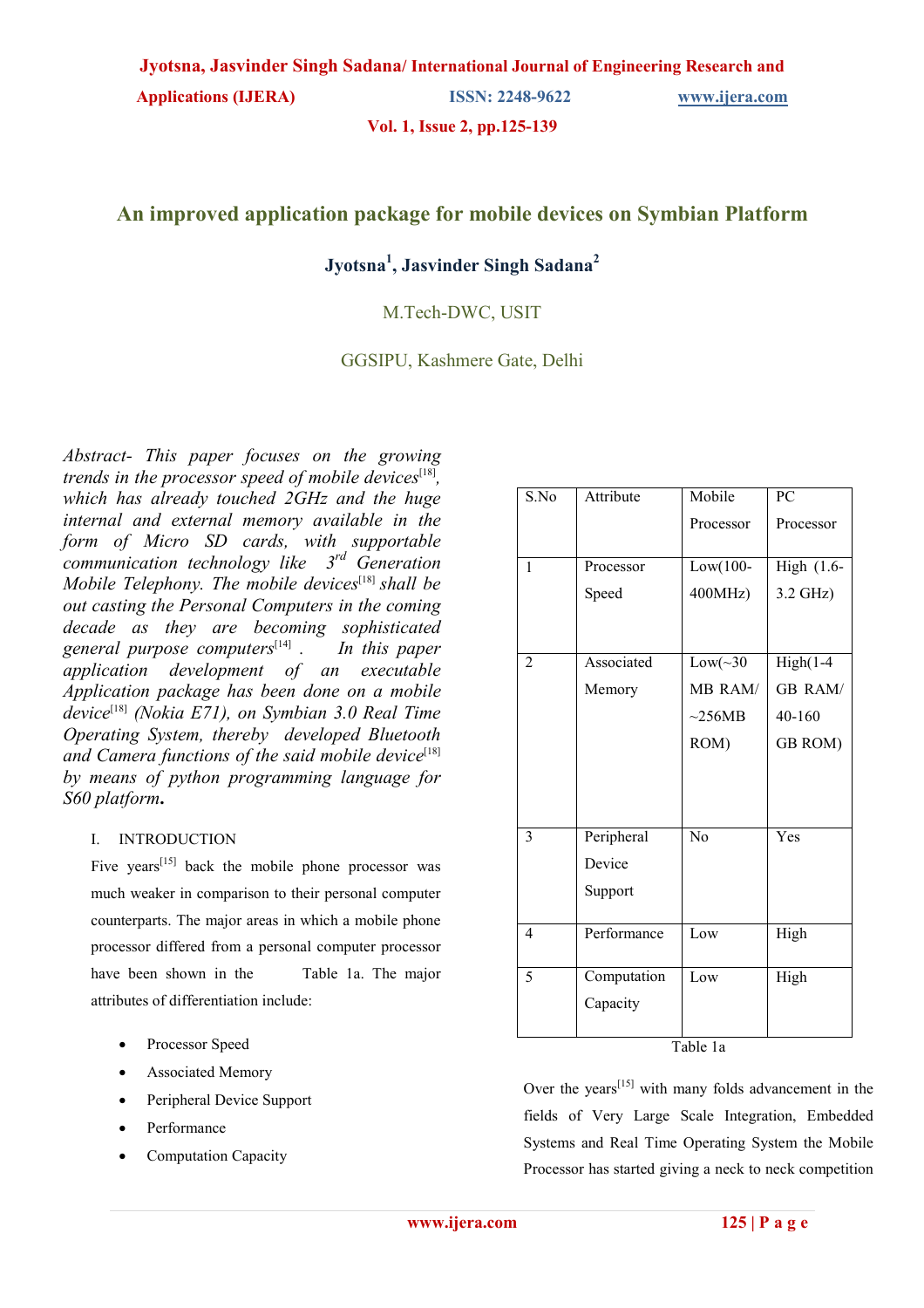to the Personal Computer processor. The same have been highlighted in the Table 1b as shown below

| S.No           | Attribute   | Mobile      | $\overline{PC}$ |
|----------------|-------------|-------------|-----------------|
|                |             | Processor   | Processor       |
|                |             |             |                 |
| 1              | Processor   | High*       | High            |
|                | Speed       | $(0.4 -$    | $(1.6 - 3.2)$   |
|                |             | 2GHz)       | GHz)            |
| $\overline{2}$ | Associated  |             |                 |
|                |             | $High*(.2)$ | Higher(4-       |
|                | Memory      | 56-1 GB     | <b>GB</b><br>8  |
|                |             | RAM/        | RAM/            |
|                |             | 2GB-32      | 160-500         |
|                |             | <b>GB</b>   | <b>GB</b>       |
|                |             | ROM)        | ROM)            |
|                |             |             |                 |
| 3              | Peripheral  | Yes*        | Yes             |
|                | Device      |             |                 |
|                | Support     |             |                 |
|                |             |             |                 |
| $\overline{4}$ | Performance | High*       | High            |
|                |             |             |                 |
| 5              | Computation | High*       | High            |
|                | Capacity    |             |                 |
|                |             |             |                 |

\*New improved features.

#### Table 1b

The Five major platforms which are used for programming on mobile devices<sup>[18]</sup> are:

- 1. Symbian
- 2. RIM
- 3. Windows CE
- 4. Maemo
- 5. Android

Symbian $[13]$  was chosen for the application development because of the following reasons

The major market leaders in the field of Mobile Phone have a fair share in Symbian Consortium, thus making it an industry oriented and user friendly platform for application development. Thus this platform is not confined to a specific section of end user community instead it reaches the major portion of same. The same can be seen from the following share holding dats:

- $\bullet$  Ericsson (15.6%)
- Nokia (47.9%)
- Panasonic (10.5%)
- Samsung (4.5%)
- Siemens (8.4%)
- Sony Ericsson (13.1%)



Figure<sup>[3]</sup> 1

Thus an application developed by using Symbian 3.0 Real Time Operating System can operate over 50 mobile hand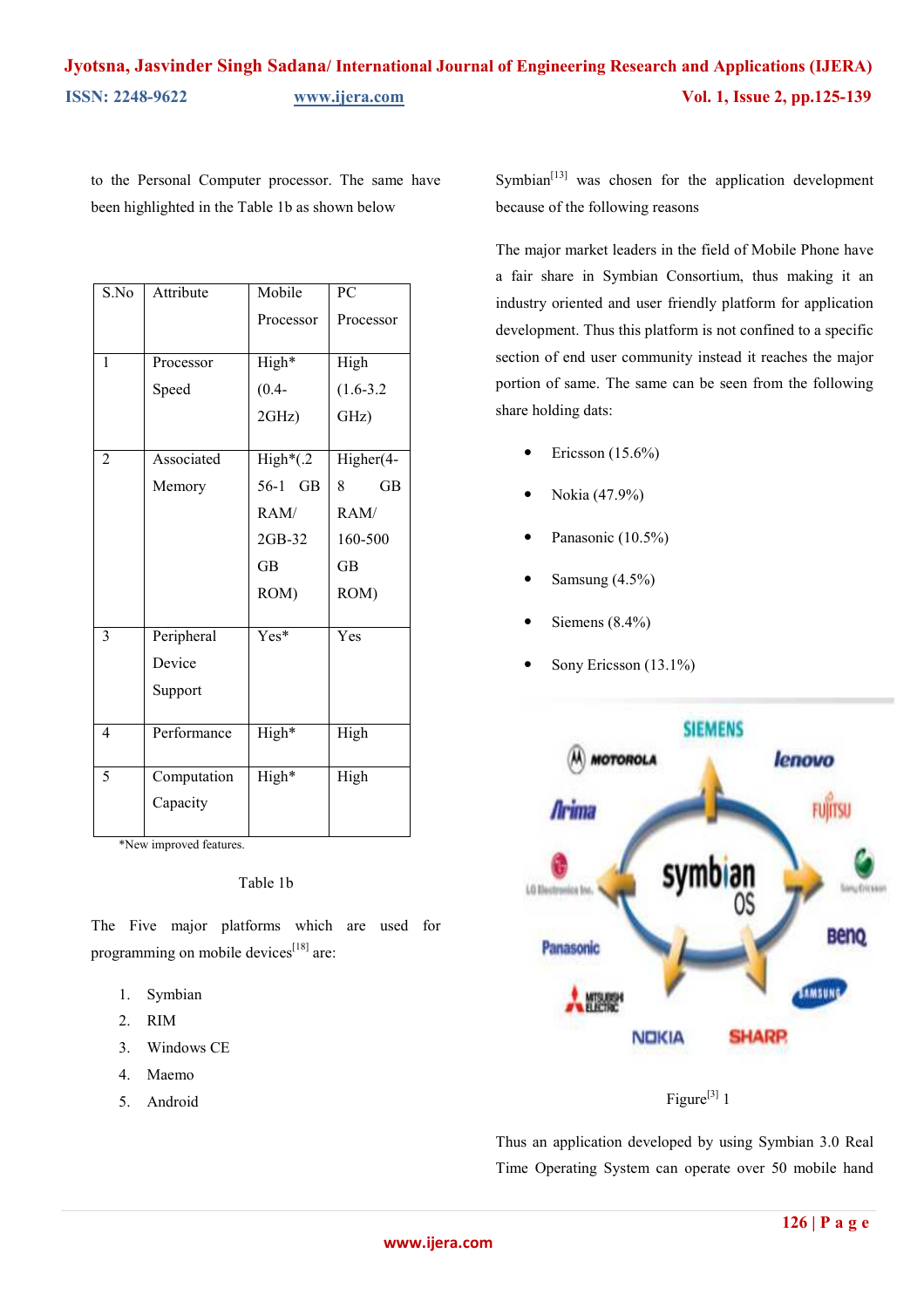sets available in the market amongst various price bands. Therefore the developed application package can work on plenty of devices irrespective of their vendors.

Over the years<sup>[15]</sup> there has been a tremendous increase in the market share of Symbian based phones. As per the latest findings the smart phone market share comprises of following contributors:

- 1. Symbian 46.90%
- 2. RIM 19.90%
- 3. iPhone 14.40%
- 4. Windows 8.70%
- 5. Linux 4.70%
- 6. Android 3.90



Figure 2

There are various ways to develop an application for a mobile processor. The same can be developed using one of the following:

- 1. Python for  $S60^{[15]}$
- 2.  $Java^{[18]}$
- 3. Symbian<sup>[15][16][17][18]</sup>

The same can be seen in the Figure 3





Python is developed by **Guido van Rossum** and Python for  $S60^{[15]}$  is an adaptation of same.

Advantages of using python for  $S60^{[15]}$  platform are:

- 1. Small Software Development Cycle
- 2. Compatible With Symbian Platform
- 3. Easier Hardware Implementation
- 4. Highly optimized in terms of:
	- a. Small and Powerful Code.
	- b. Lesser Memory Consumption.
	- c. Supports Peripheral Devices like
		- i. Scanners
		- ii. Printers
		- iii. Speakers
		- iv. USB Driver
		- v. Camera
	- d. Power Efficiency.
	- e. Design Reusability
- 5. Python for Series  $60^{[15]}$  brings the Python programming language to the Series 60 Platform, Nokia's "modified/enhanced" version of the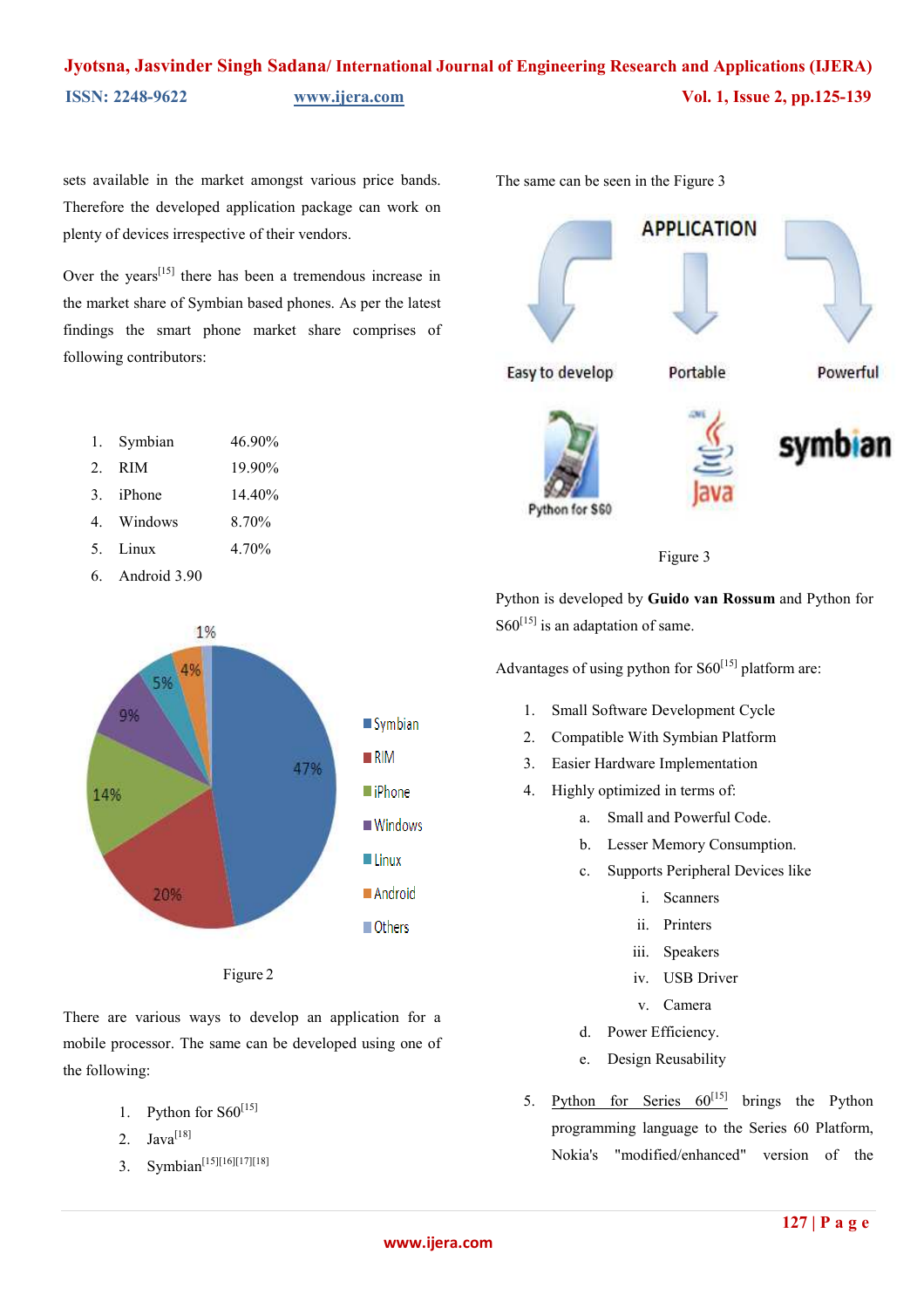Symbian Operating System<sup>[18]</sup> platform for Mobile devices<sup>[18]</sup>.

- 6. Currently Python for Series  $60^{[15]}$  is based on Python 2.2.2 is used as available
- 7. It Supports many of the Python Standard Library modules but has on top a few mobile platform specific modules as enlisted below:
	- Bluetooth
	- GPRS networking
	- GSM Location information,
	- SMS Messaging,
	- Access to camera

Symbian has three major working platforms namely:

- 1. User Interface Quartz<sup>[13][14][16][17][18]</sup>
- 2. Mobile Phone Oriented Application Part
- 3.  $S60^{[13][17][18]}$

**Symbian Based Platform**[13][17]



## Figure 4

S60<sup>[13][17][18]</sup> was chosen for application development because of the following advantages

- $S60^{[13][17][18]}$  is available in more than 50 mobile hand set devices at present available in the Indian Market
- The Symbian  $OS^{[15][16][17][18]}$  is the leading mobile operating system in the "smart mobile device<sup>[18]</sup>" market. Symbian  $OS^{[15][16][17][18]}$  runs exclusively on ARM processors and has evolved from Psion's EPOC which was developed as a rudimentary operating system for early electronic organizers. The main advantages of it is Symbian Operating System<sup>[15][16][17][18]</sup> is the latest OS, the old ones are this j2me which have the files format of JAR but in Symbian  $OS^{[15][16][17][18]}$  we have SIS format, that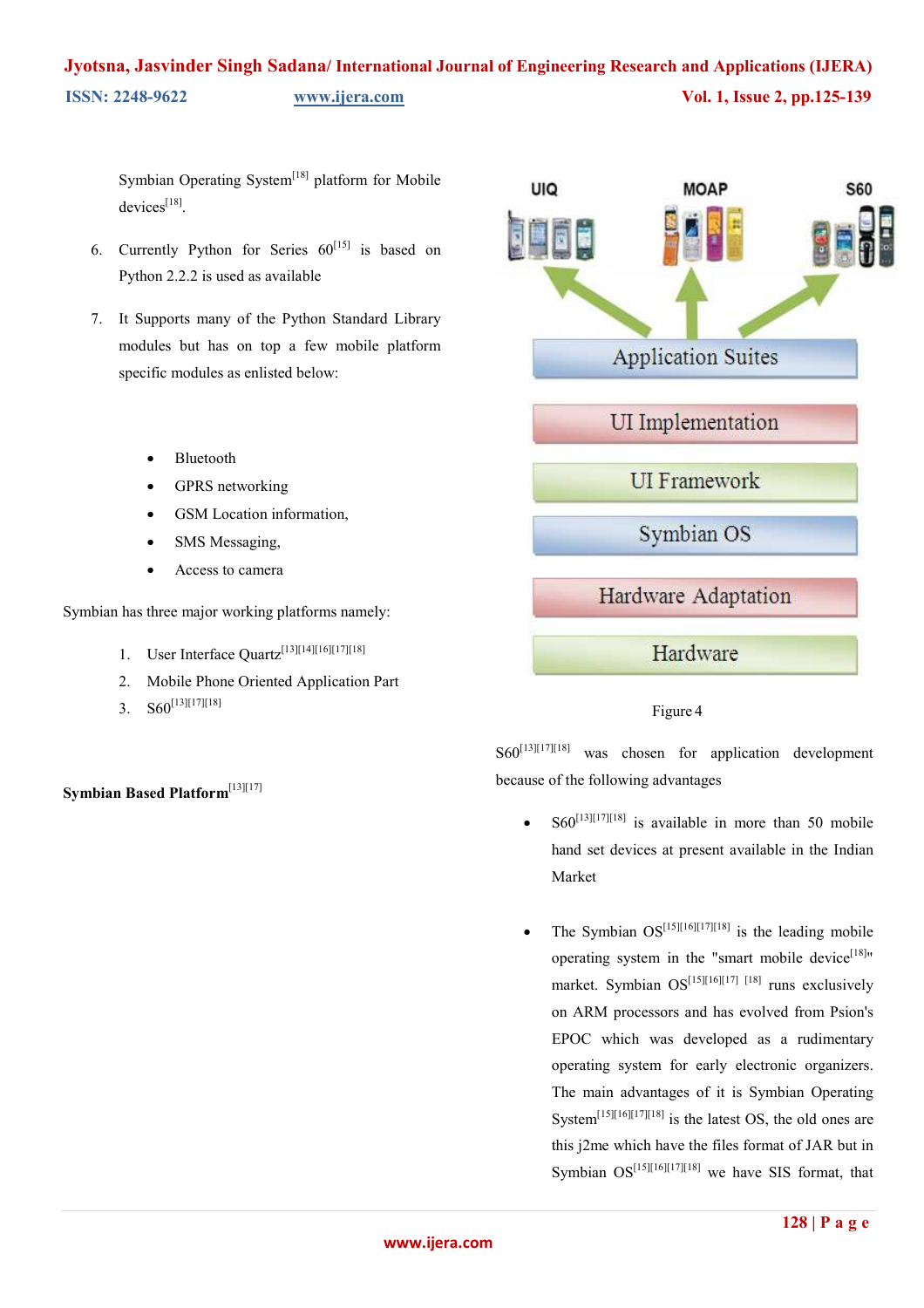means this is a third party software- anybody can develop software in this OS and we also have fast browsing and a fast operating system. There are many advantages now in Symbian  $OS^{[15][16][17][18]}$  as they also provide touch screen phones such as,  $UIQ^{[13][14][17]}$ phones.

- $S60^{[13][17]}$   $[18]$  consists of a suite of libraries and standard applications, such as telephony, [PIM t](http://en.wikipedia.org/wiki/Personal_information_manager)ools, and [Helix](http://en.wikipedia.org/wiki/Helix_project)based [multimedia p](http://en.wikipedia.org/wiki/Multimedia)layers. It is intended to power fully-featured modern phones with large color screens, which are commonly known as smart [phones](http://en.wikipedia.org/wiki/Smartphone)<sup>[16]</sup>.
- The  $S60^{[13][17][18]}$  software is a multivendor standard for smart phones that supports application development in [Python .](http://en.wikipedia.org/wiki/Python_%28programming_language%29) Originally, the most distinguishing feature of  $S60^{[13][17][18]}$  phones was that they allowed users to install new applications after purchase. Unlike a standard desktop platform, however, the built-in apps are rarely upgraded by the vendor beyond bug fixes. New features are only added to phones while they are being developed rather than after public release. Certain buttons are standardized, such as a menu key, a four way joystick or d-pad, left and right soft keys and a clear key.

**Symbian OS**[15][18][17][18]**Architecture**[16][18]



### Figure 5

The application package has been designed and implemented on Nokia's E-71.



Figure<sup>[5]</sup>  $6$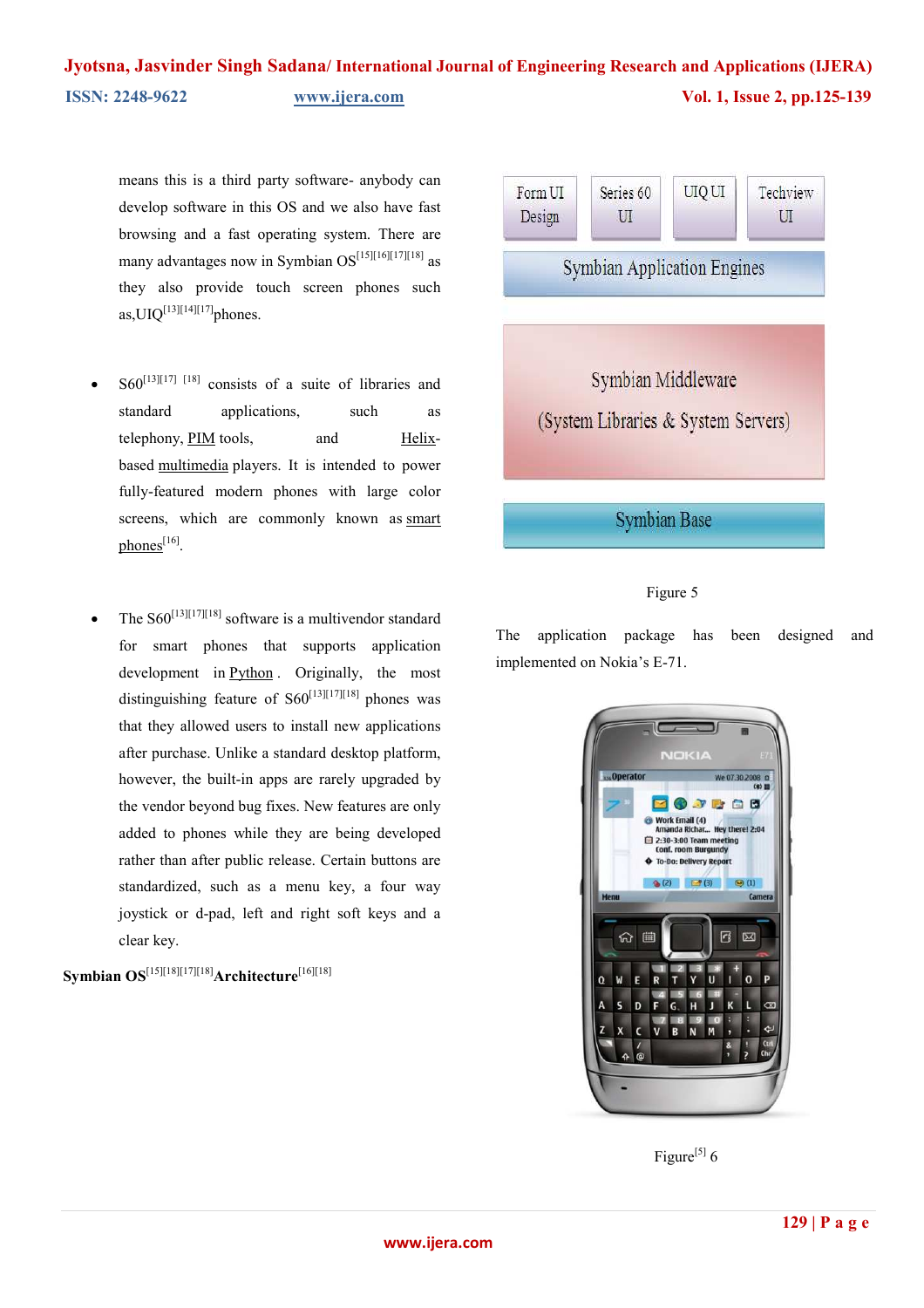# **Main features of Nokia E-71 which had been used in this paper:**

- 1. QWERTY Keypad
- 2. ARM 11 369MHz Processor
- 3. Display 16 M colours, 320 x 240 pixel, 2.36 inches
- 4. Memory
	- a. Internal: 110 MB storage, 128 MB RAM
	- b. External: up to 8 GB micro sd card
- 5. OS: Symbian OS[15][18][17][18] 9.2, Series 60 v3.1 UI
- 6. Camera: 3.15 MP
- 7. Date Support
	- a. GPRS
	- b. EDGE
	- c. WLAN
	- d. Bluetooth

We will concentrate on the ARM microprocessor and its Architecture.

The ARM is a [32-bit](http://en.wikipedia.org/wiki/32-bit) reduced instruction set [computer \(](http://en.wikipedia.org/wiki/Reduced_instruction_set_computer)RISC) i[nstruction set architecture](http://en.wikipedia.org/wiki/Instruction_set_architecture) (ISA) developed by [ARM Holdings.](http://en.wikipedia.org/wiki/ARM_Holdings) It was known as the Advanced RISC Machine,

As of 2007, about 98 percent of the more than one billion [mobile phones](http://en.wikipedia.org/wiki/Mobile_phone) sold each year use at least one ARM processor. [A](http://en.wikipedia.org/wiki/ARM_architecture#cite_note-Krazit-2)s of 2009, ARM processors account for approximately 90% of all embedded 32-bit RISC processors. ARM processors are used extensively in consumer electronics, including [PDAs,](http://en.wikipedia.org/wiki/Personal_digital_assistant) mobile phones, digital media and music players, hand-held game consoles, [calculators a](http://en.wikipedia.org/wiki/Calculator)nd computer peripherals such a[s hard](http://en.wikipedia.org/wiki/Hard_drive) [drives](http://en.wikipedia.org/wiki/Hard_drive) and r[outers.](http://en.wikipedia.org/wiki/Router)

Here underneath a brief introduction is given to the exemplary ARM Architecture, in the form of its data model where a diagrammatic description is given of how the data enters the ARM core.

The processing is done in a parallel fashion on 32 bit registers, but to save computation time, memory and clock cycle while computing 16 bit and 8 bit data, ARM processor supports three instruction sets namely.

- 1. ARM (32 bit instruction set)
- 2. Thumb (16 bit instruction set)
- 3. Jazzele (8 bit instruction set)

#### **ARM core dataflow model**



Figure<sup>[4]</sup>  $7$ 

1. Architecture: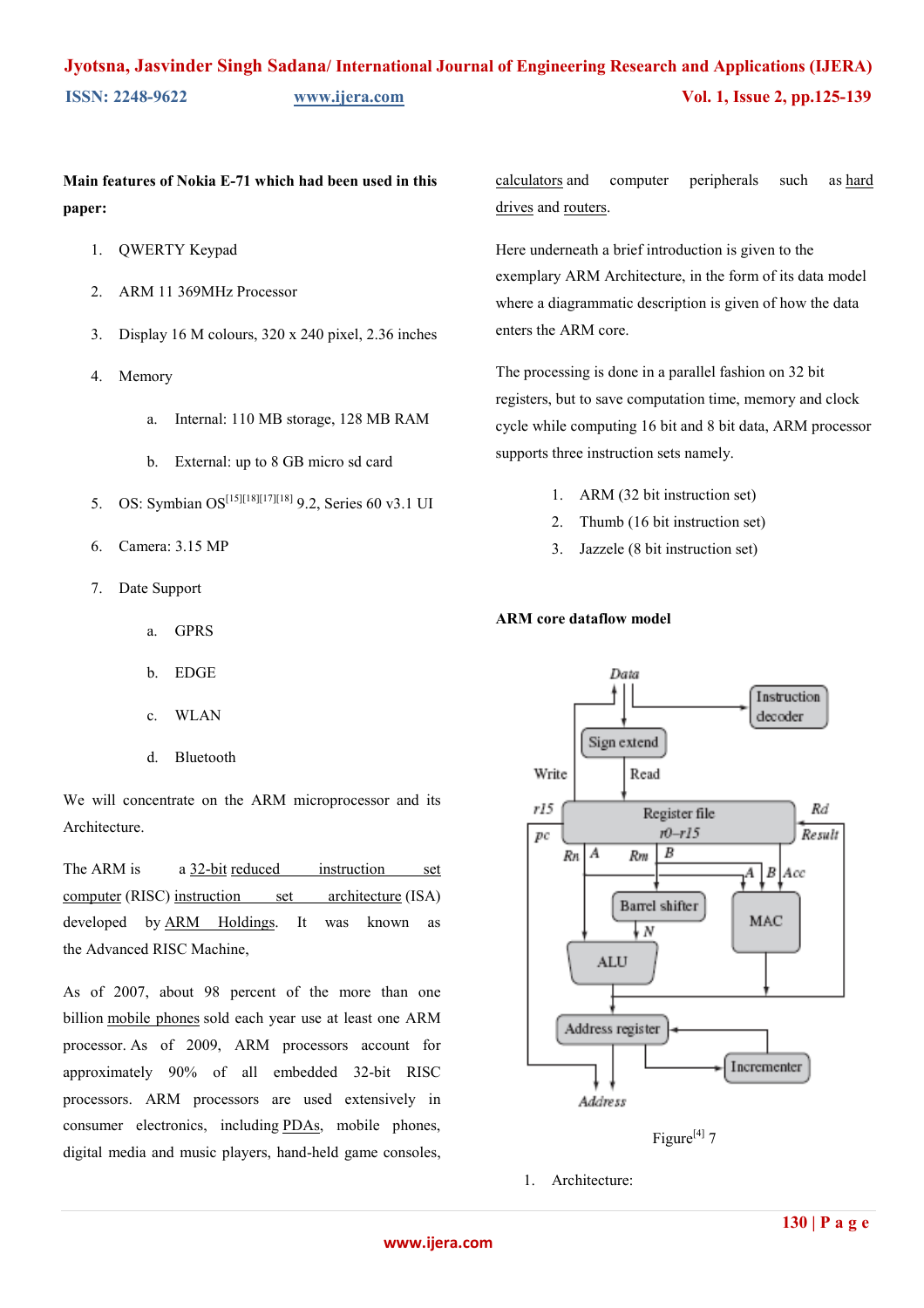It comprises of:

a) Instruction decoder:

It decodes the incoming instructions.

b) Sign Extend:

It changes the incoming 8-bit and 16-bit data into 32-bit data.

c) Register file:

It comprises of sixteen 32-bit registers.

d) Barrel Shifter:

Used for instruction pre processing

e) Multiply and Accumulator:

It multiplies and accumulated the result in a single clock cycle thus speeding up the operation.

f) Arithmetic and Logic Unit:

It performs the arithmetic functions like addition, subtraction, multiplication and division along with logical operations like ANDing, ORing and XORing.

g) Address Register:

It stores the addresses.

h) Incrementer:

For load and store instructions the it updates the address register before the core reads or writes the next register value from or to the next sequential memory location.

- i) Registers:
	- a. Source Register: ARM instructions typically have two source registers, *Rn*  and *Rm*,

b. Destination Register: ARM instructions have one destination register, *Rd*.

### **I. VARIOUS MODULES IMPLEMENTED**

The various modules developed for this application are:

A. *Clicking photograph and sending through Bluetooth* 

In this application a photograph from a Symbian based mobile phone is taken. Firstly a compatible Bluetooth device is searched and on connection the clicked photograph is sent to the device.

### B.*SMS Assistant*

On reception of a SMS from a mobile phone to a Symbian based mobile a predefined text message will be send to that mobile. A very useful application when one is busy and not in a position to answer back.

#### C. *Connect to internet*

The Symbian based mobile phone is connected directly to internet, but the same requires an access point to connect to the internet. Hence it connects to the infrastructure based network

#### D*. System information*

It displays various hardware and software details of a Symbian based mobile phone such as RAM, ROM, model, make, version of OS etc, which cannot be generally seen otherwise

#### E. *SMS Spammer*

It can send n number of SMS to a particular mobile which can be taken as input from user, more useful in sending multiple SMS's to a single person and can be used by the advertising firms for targeted clientele.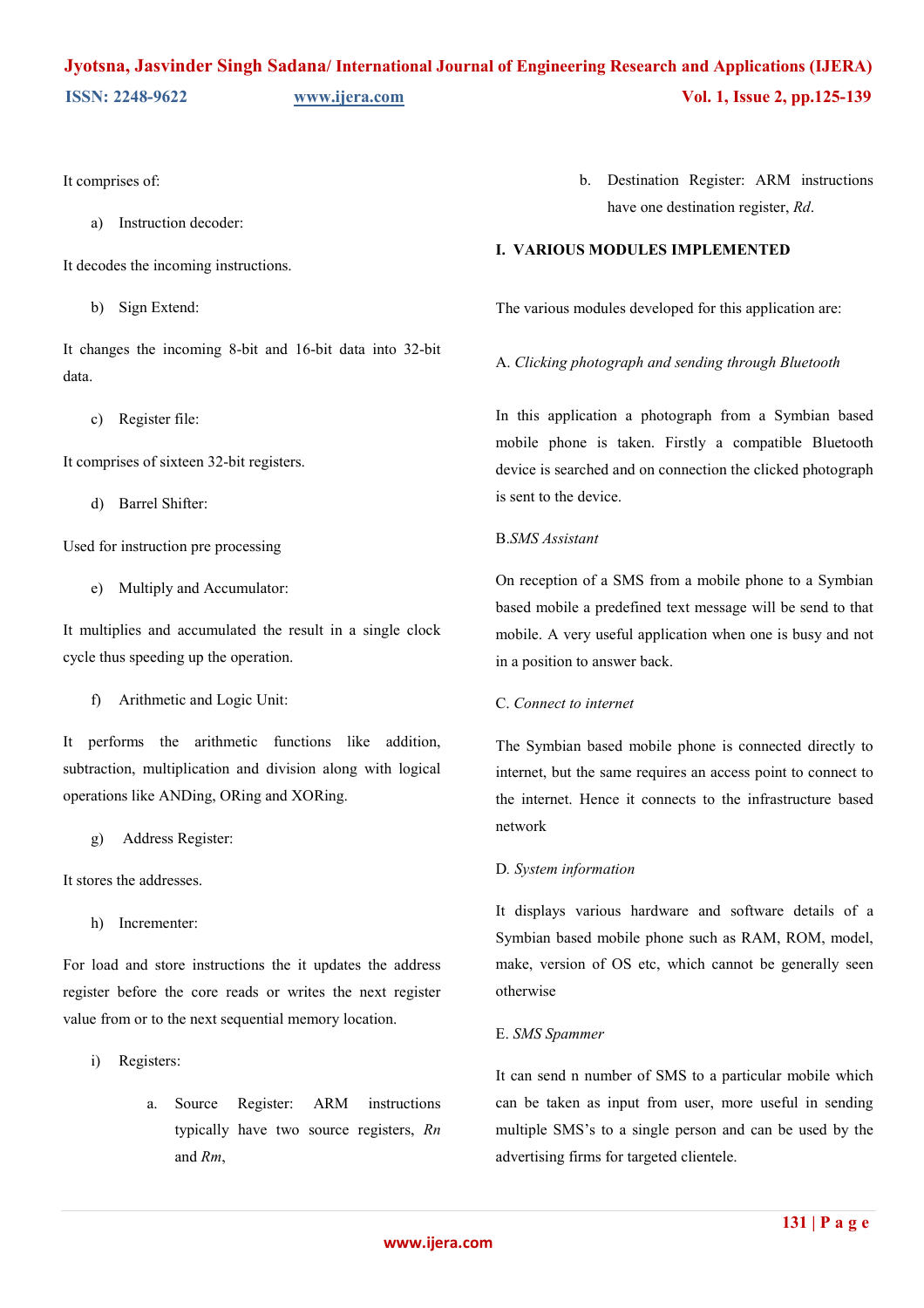#### F. *File browser*

It is used to browse any file from ROM and RAM of the mobile device<sup>[18]</sup> present in various drives such as  $C.D.E$ and Z drive. Its USP is that drives D and Z are inaccessible by the normal inbuilt File browser but we can even access the hidden files using it. The same has been optimized in terms of accessing the files and provides lesser delay in accessing the files over its inbuilt counterpart

#### G. *Stop watch*

Stopwatch is implemented on the Symbian based mobile where start and stop are controlled by user. Was designed keeping in mind dearth of it in Nokia E71.

#### H. *Bluetooth SMS Sender*

SMS are sent between two phones via, Bluetooth, thus saving monthly SMS cost bear by the customer

#### **II. INTEGRATION OF MODULES**

Various modules developed above are combined to form a single menu driven based application developed using python programming and run on Symbian OS[15][18][17][18] based mobile phone having Bluetooth and Camera as peripherals.

### **III. ALGORITHM**

### **1. Bluetooth Photo Sender**

- 1. Camera is Switched ON to take the photograph.
- 2. Photograph is stored in the predefined location in the memory card.
- 3. OBEX is invoked, which initiates the Bluetooth device searching mechanism.
- 4. Devices are paired up.
- 5. Photograph is transferred to the selected device.

### **2. SMS Assistant**

- 1. The content of the message that has just arrived are read.
- 2. The content is displayed inside a pop up note.
- 3. Selection list is created.
- 4. Action is triggered on the index selection.
- 5. The program is made to wait for the incoming message

#### **3. Connect to Internet**

- 1. Access point menu is invoked.
- 2. Access point is selected on user discretion.
- 3. Then you can use urllib as much as you want without the phone bugging you to pick an access point.

#### **4. System Information**

Predefined functions in Python for S60 are used to print the following information.

- 1. Available RAM and ROM memory
- 2. Firmware Version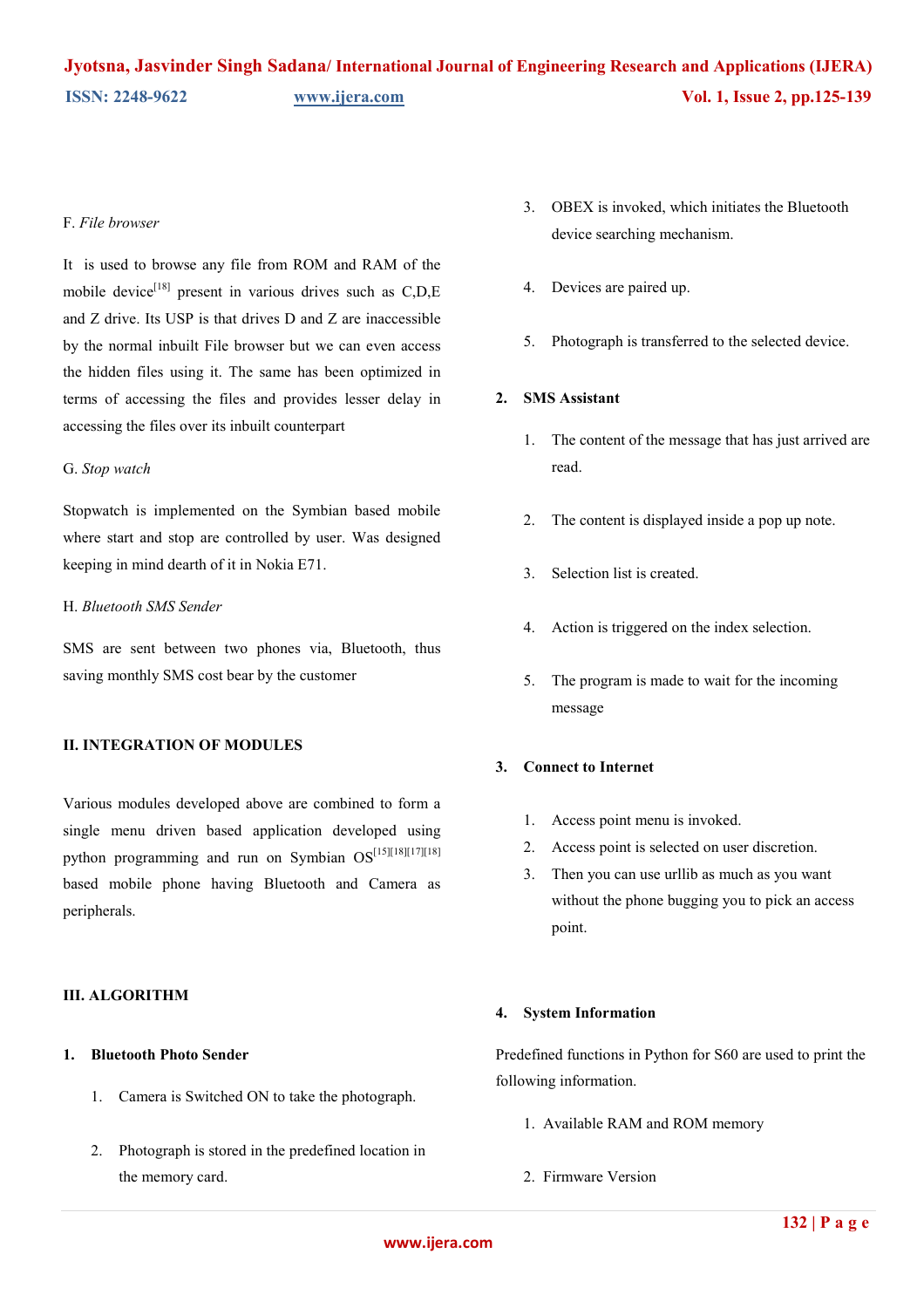- 3. Operating System Version
- 4. Processor Speed
- 5. Display Resolution
- 6. Display Size

### **5. SMS Spammer**

- 1. Firstly the function to send multiple SMS to the same number with the same text is created.
- 2. Secondly the function to send multiple SMS to the same number with a different text is created.
- 3. Available options are enlisted as follows:
	- a. Same Text
	- b. Different Text
	- c. Exit

### **6. File Browser**

- 1. The function to display all the available drives is created.
- 2. The function to access the drives is created.
- 3. After the drive is being accessed another function is created to open and delete the file.

### **7. Stop Watch**

1. A canvas is created.

- 2. Minute, Second, Micro Second are defined and placed on the canvas.
- 3. Reset option is created to reset the stopwatch.
- 4. Besides the navigator key is authorised to start and stop the watch

### **IV. RESULTS**

#### **1. Bluetooth Photo Sender**



Figure 8a Figure 8b

Two options are provided when Blue Tooth Photo Sender is selected (as shown in Figure 8b).

- 1. Take Photo: The photo is clicked
- 2. Send Photo: Bluetooth Device Searching Mechanism is initiated

## **2. SMS Assistant**



Figure 9a Figure 9b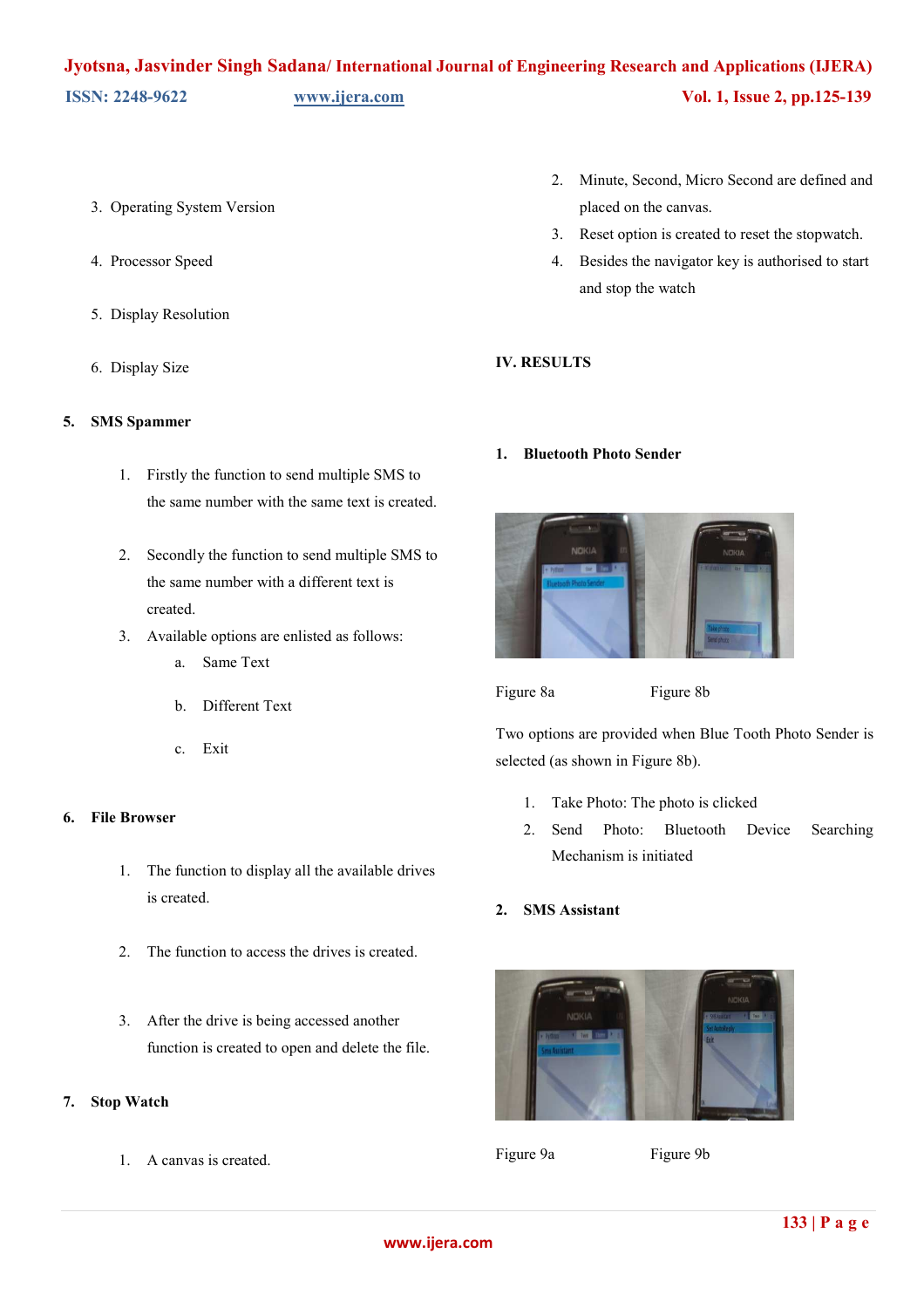

Figure 9c

SMS assistant allows the potential user to set Auto Reply option (as shown in Figure 9b). The auto reply text is to be written in the provided space (as shown in Figure 9c). The incoming message shall be replied with the Auto Reply option.

### **3. Connect to Internet**



Figure 10a Figure 10b

The internet connection is being made using this module, it searches the available access points (as shown in Figure 10b) and allows the user to select any one of them and get connected to internet.

#### **4. System Information**



Figure 11

To develop any application, a programmer needs to have some idea about the internal system information, in terms of:

- 1. Available RAM and ROM memory
- 2. Firmware Version
- 3. Operating System Version
- 4. Processor Speed
- 5. Display Resolution
- 6. Display Size

The same can be procured by click of the button using this application

## **5. SMS Spammer**



Figure 12a Figure 12b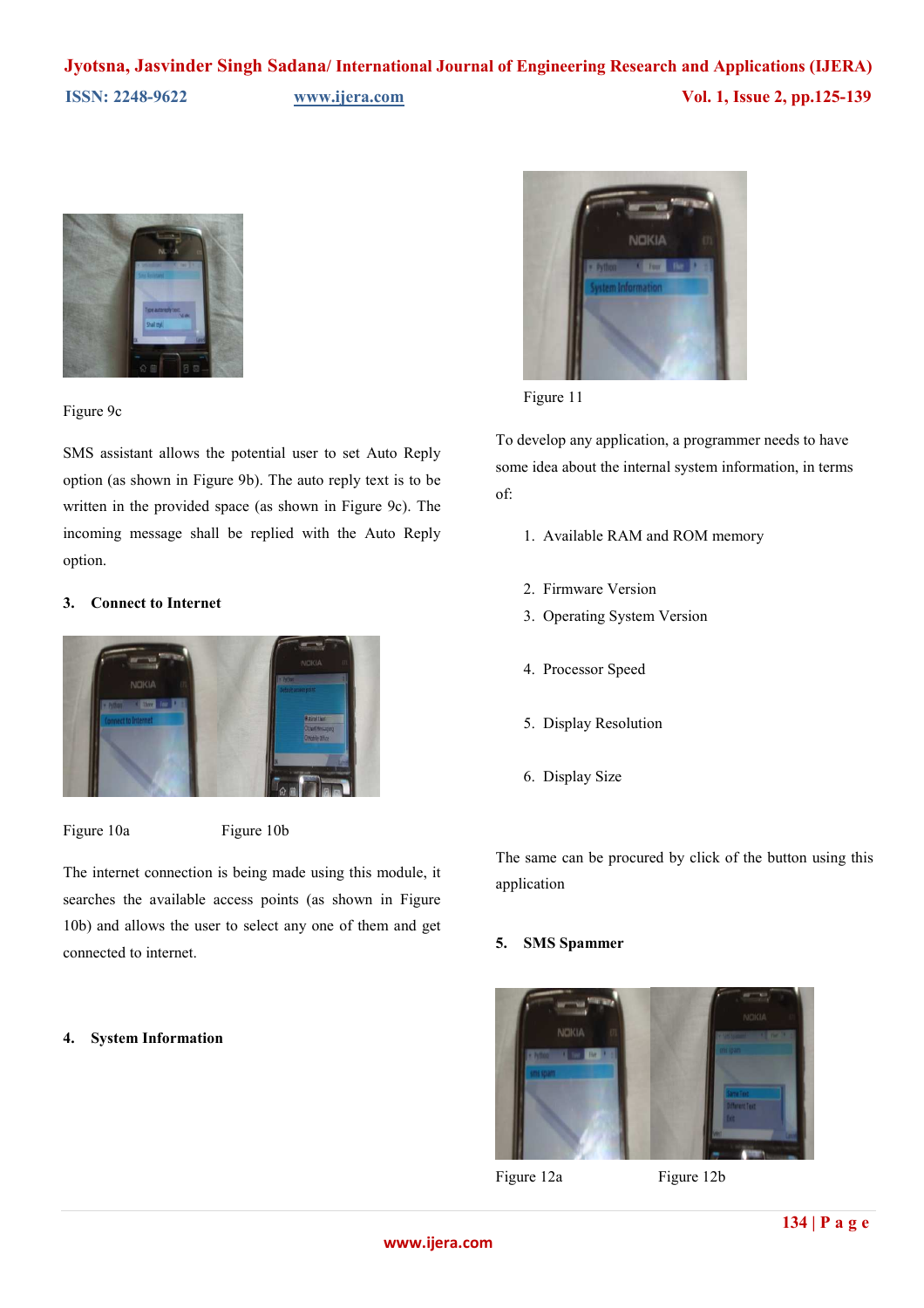

Figure 12c Figure 12d





The SMS spammer works in four steps:

- 1. Firstly we need to select(as shown in Figure 12b) from:
	- a. Same Text
	- b. Different Text
	- c. Exit
- 2. The message to be spammed is entered (as shown in Figure 12c).
- 3. The desired number to which spam messages have to be spammed is fed (as shown in Figure 12d).
- 4. The quantity of spam messages is fed (as shown in Figure 12e).

### **6. File Browser**





Figure 13a Figure 13b





This file browser allows access to following drives in the mobile device<sup>[18]</sup>:

- 1. C
- 2. D
- 3. E (Memory Card)
- 4. Y
- 5. Z

The same have been shown in Figure 13a, 13b and 13c. Unlike normal browsers which are available in mobile phones, provide access to only D and E drive, using this browser even the hidden files can be accessed by the user.

The hidden files can be modified i.e. they can be:

- 1. Edited
- 2. Deleted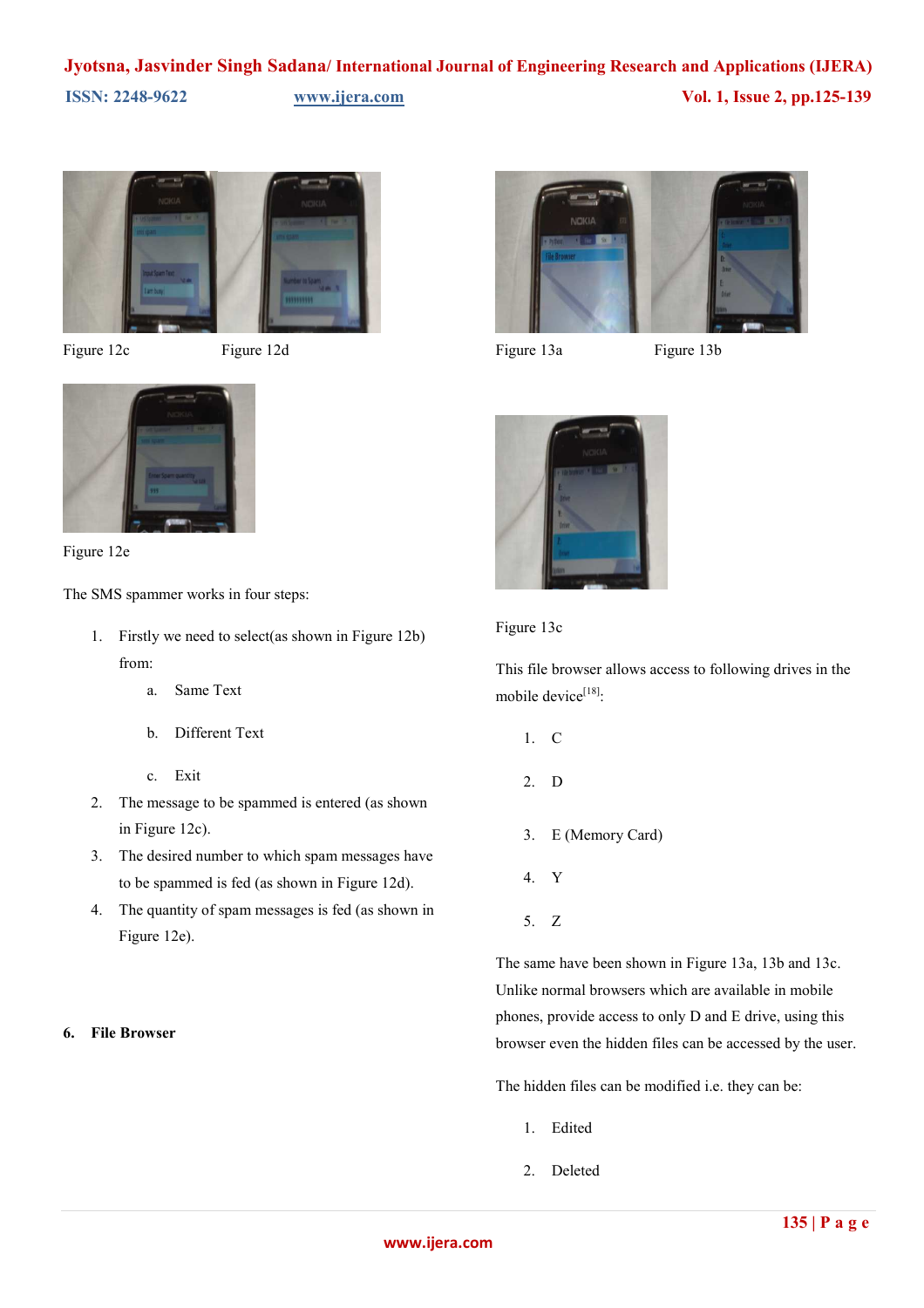3. Saved

#### **7. Stop Watch**



Figure 14a Figure 14b



#### Figure 14c

Nokia E71 does not has a stop watch in the preloaded software package the same has been developed keeping in mind its dearth in the device.

The stop watch is accurate to microseconds (as shown in Figure 14b). The reset option is available (as shown in Figure 14c), it can be reset by the user when required

## **IV. CONCLUSION**

With increasing processor speeds (touching 2 GHz) and huge external and internal memories available, soon mobile phones will outcast PC's. Till present day the mobile phones were used for the following purposes:

- 1. Communication
- 2. Text Messaging
- 3. Multimedia Messaging
- 4. Browsing Internet
- 5. Playing Songs and Videos
- 6. Sharing Data.

But with the advent in Mobile Phone processor technology all the above mentioned purposes shall become primary mobile phone functionalities and a new set of secondary functionalities will be performed by these devices which can be one or in combination of the following:

- 1. Database Access
- 2. Desktop GUI
- 3. Scientific and Numeric
	- a. [Bio-informatics](http://www.onlamp.com/pub/a/python/2002/10/17/biopython.html)
	- b. [Physics](http://www.pentangle.net/python/handbook/)
- 4. Network Programming
- 5. Software Development
- 6. Game and 3D Graphics
- 7. Academics

This will deal in conducting experiments in the following fields on the mobile phone device $[18]$ itself: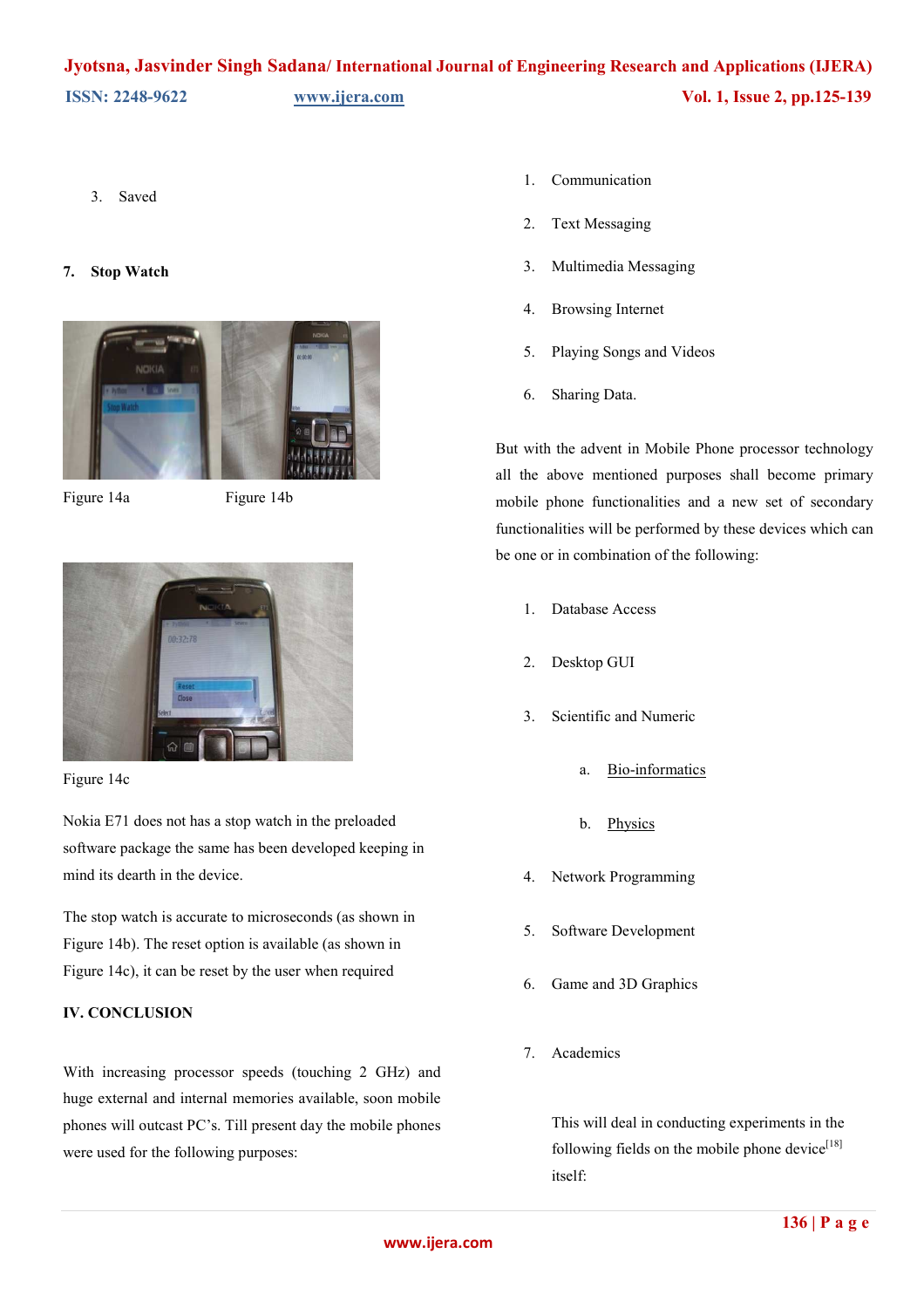| <b>Object Oriented Programming</b><br>a. |  |
|------------------------------------------|--|
|------------------------------------------|--|

- b. Operating Systems
- c. Computer Graphics
- d. Signal Processing
- e. Digital Electronics
- f. Embedded Systems
- g. Data Structures
- h. Mobile Communication
- i. Software Engineering

At present all Mobile Phone Devices<sup>[18]</sup> have a JTAG port which is locked at the time of manufacturing by the manufacturers. If the mobile phone manufacturers keep this port open after the manufacturing process then each mobile phone will be able to act as a Embedded System Design Kit. Thus allowing programmers to create, edit, test and debug codes on the mobile phone devices<sup>[18]</sup>

#### **V. PERFORMANCE IMPROVEMENTS**

The previous sections had discussed the various applications which were developed. The enhancements which these applications brought in the Nokia E71 are being highlighted in the following table

| <b>S.NO.</b> | <b>Before</b> | After |
|--------------|---------------|-------|
|              |               |       |

| 1. | Camera could only          | Camera could click      |
|----|----------------------------|-------------------------|
|    | snap but<br>click the      | snap and<br>also<br>the |
|    | instantly<br>cannot        | instantly transfer the  |
|    | transfer the image via     | image via Bluetooth,    |
|    | Bluetooth, to other        | other mobile<br>to      |
|    | mobile device[18]          | device[18]              |
| 2. | Incoming SMS could         | Incoming SMS could      |
|    | not be auto replied.       | be auto replied.        |
| 3. | System Information         | System Information is   |
|    | was not accessible to      | accessible to the user  |
|    | the user.                  | using same<br>and       |
|    |                            | analysis can be done    |
|    |                            | while<br>future         |
|    |                            | applications are being  |
|    |                            | created                 |
| 4. | Bulk SMS could not be      | Bulk SMS could be       |
|    | sent to a particular user. | sent to a particular    |
|    | As at a time only one      | user. At<br>time<br>a   |
|    | SMS could be sent to       | multiple SMS could      |
|    | one user.                  | be sent to one user.    |
| 5. | Using existing file        | The new file browser    |
|    | browser only files of      | had made files of       |
|    | drive 'D' and 'E' could    | drives 'C', 'D', 'E',   |
|    | be accessed. Hidden        | 'Y' and 'Z' not just    |
|    | Files Could not be         | accessible but also     |
|    | accessed                   | modifiable.             |
|    |                            | Hidden Files could be   |
|    |                            | accessed                |
| 6. | Stop Watch not<br>pre      | Stop Watch loaded       |
|    | loaded in E71.             | and<br>to<br>accurate   |
|    |                            | Microsecond Level.      |

Table 2

#### **VI. REFRENCES**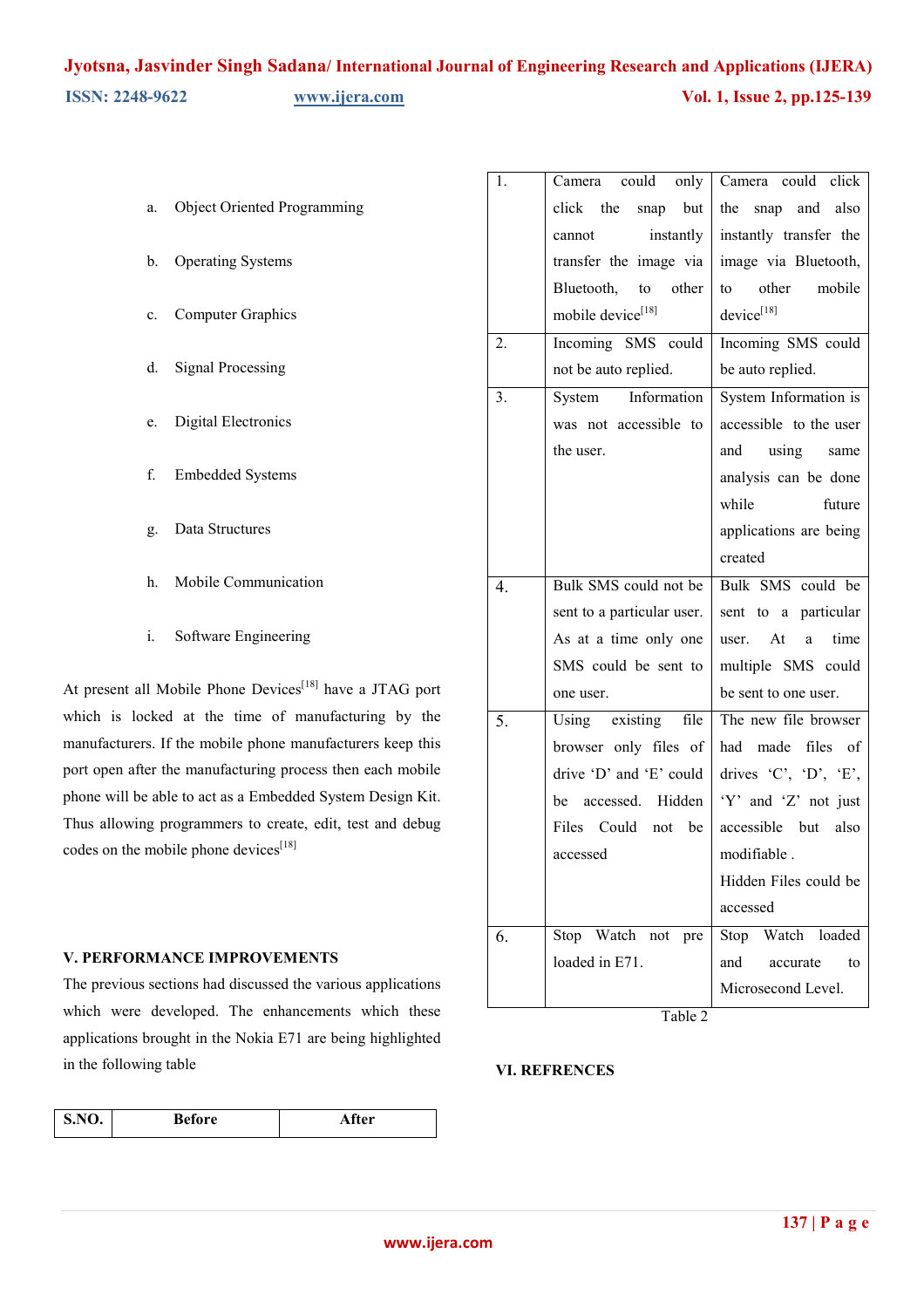- 1. Jargen Scheible and Ville Tuulos, "Mobile python Rapid prototyping and application for mobile python" John Wiley and sons ltd., 2007
- 2. David M. Beazley , "Python essential reference ", fourth edition ,Addison Wesley publication,2009
- 3. [http://www.google.co.in/imgres?imgurl=http://sem](http://www.google.co.in/imgres?imgurl=http://semcblog.com/wp-content/uploads/2008/06/symbian.jpg) [cblog.com/wpcontent/uploads/2008/06/symbian.jp](http://www.google.co.in/imgres?imgurl=http://semcblog.com/wp-content/uploads/2008/06/symbian.jpg) [g](http://www.google.co.in/imgres?imgurl=http://semcblog.com/wp-content/uploads/2008/06/symbian.jpg)
- 4. ARM System Developer's Guide by A.N. Sloss, D. Symes and C. Wright; Elsevier Publisher; 2006.
- 5. [http://www.google.co.in/imgres?imgurl=http://ww](http://www.google.co.in/imgres?imgurl=http://www.engadget.com/media/2008/06/nokia-e71-1.jpg&imgrefurl=http://mobile.engadget.com/2008/06/16/nokia-e71-confirmed-and-oh-so-slim/&usg=__73MrLu6IVFnBxq5GkB-wptLjQ6c=&h=501&w=600&sz=79&hl=en&start=0&sig2=WiopggACBn8kXcPfJdk9mQ&zoom=1&tbnid=yRHDdnfYk6bvGM:&tbnh=162&tbnw=191&ei=xgJ2TaG_EpDIuAPpy4jjBQ&prev=/images%3Fq%3De71%26um%3D1%26hl%3Den%26sa%3DN%26biw%3D1024%26bih%3D677%26tbs%3Disch:1&um=1&itbs=1&iact=hc&vpx=737&vpy=242&dur=1318&hovh=205&hovw=246&tx=77&ty=87&oei=igJ2Tef1CcrtrQe2mKnACg&page=1&ndsp=15&ved=1t:429%2Cr:14%2Cs:0) [w.engadget.com/media/2008/06/nokia-e71-](http://www.google.co.in/imgres?imgurl=http://www.engadget.com/media/2008/06/nokia-e71-1.jpg&imgrefurl=http://mobile.engadget.com/2008/06/16/nokia-e71-confirmed-and-oh-so-slim/&usg=__73MrLu6IVFnBxq5GkB-wptLjQ6c=&h=501&w=600&sz=79&hl=en&start=0&sig2=WiopggACBn8kXcPfJdk9mQ&zoom=1&tbnid=yRHDdnfYk6bvGM:&tbnh=162&tbnw=191&ei=xgJ2TaG_EpDIuAPpy4jjBQ&prev=/images%3Fq%3De71%26um%3D1%26hl%3Den%26sa%3DN%26biw%3D1024%26bih%3D677%26tbs%3Disch:1&um=1&itbs=1&iact=hc&vpx=737&vpy=242&dur=1318&hovh=205&hovw=246&tx=77&ty=87&oei=igJ2Tef1CcrtrQe2mKnACg&page=1&ndsp=15&ved=1t:429%2Cr:14%2Cs:0) [1.jpg&imgrefurl=http://mobile.engadget.com/2008/](http://www.google.co.in/imgres?imgurl=http://www.engadget.com/media/2008/06/nokia-e71-1.jpg&imgrefurl=http://mobile.engadget.com/2008/06/16/nokia-e71-confirmed-and-oh-so-slim/&usg=__73MrLu6IVFnBxq5GkB-wptLjQ6c=&h=501&w=600&sz=79&hl=en&start=0&sig2=WiopggACBn8kXcPfJdk9mQ&zoom=1&tbnid=yRHDdnfYk6bvGM:&tbnh=162&tbnw=191&ei=xgJ2TaG_EpDIuAPpy4jjBQ&prev=/images%3Fq%3De71%26um%3D1%26hl%3Den%26sa%3DN%26biw%3D1024%26bih%3D677%26tbs%3Disch:1&um=1&itbs=1&iact=hc&vpx=737&vpy=242&dur=1318&hovh=205&hovw=246&tx=77&ty=87&oei=igJ2Tef1CcrtrQe2mKnACg&page=1&ndsp=15&ved=1t:429%2Cr:14%2Cs:0) [06/16/nokia-e71-confirmed-and-oh-so](http://www.google.co.in/imgres?imgurl=http://www.engadget.com/media/2008/06/nokia-e71-1.jpg&imgrefurl=http://mobile.engadget.com/2008/06/16/nokia-e71-confirmed-and-oh-so-slim/&usg=__73MrLu6IVFnBxq5GkB-wptLjQ6c=&h=501&w=600&sz=79&hl=en&start=0&sig2=WiopggACBn8kXcPfJdk9mQ&zoom=1&tbnid=yRHDdnfYk6bvGM:&tbnh=162&tbnw=191&ei=xgJ2TaG_EpDIuAPpy4jjBQ&prev=/images%3Fq%3De71%26um%3D1%26hl%3Den%26sa%3DN%26biw%3D1024%26bih%3D677%26tbs%3Disch:1&um=1&itbs=1&iact=hc&vpx=737&vpy=242&dur=1318&hovh=205&hovw=246&tx=77&ty=87&oei=igJ2Tef1CcrtrQe2mKnACg&page=1&ndsp=15&ved=1t:429%2Cr:14%2Cs:0)[slim/&usg=\\_\\_73MrLu6IVFnBxq5GkB](http://www.google.co.in/imgres?imgurl=http://www.engadget.com/media/2008/06/nokia-e71-1.jpg&imgrefurl=http://mobile.engadget.com/2008/06/16/nokia-e71-confirmed-and-oh-so-slim/&usg=__73MrLu6IVFnBxq5GkB-wptLjQ6c=&h=501&w=600&sz=79&hl=en&start=0&sig2=WiopggACBn8kXcPfJdk9mQ&zoom=1&tbnid=yRHDdnfYk6bvGM:&tbnh=162&tbnw=191&ei=xgJ2TaG_EpDIuAPpy4jjBQ&prev=/images%3Fq%3De71%26um%3D1%26hl%3Den%26sa%3DN%26biw%3D1024%26bih%3D677%26tbs%3Disch:1&um=1&itbs=1&iact=hc&vpx=737&vpy=242&dur=1318&hovh=205&hovw=246&tx=77&ty=87&oei=igJ2Tef1CcrtrQe2mKnACg&page=1&ndsp=15&ved=1t:429%2Cr:14%2Cs:0)[wptLjQ6c=&h=501&w=600&sz=79&hl=en&start](http://www.google.co.in/imgres?imgurl=http://www.engadget.com/media/2008/06/nokia-e71-1.jpg&imgrefurl=http://mobile.engadget.com/2008/06/16/nokia-e71-confirmed-and-oh-so-slim/&usg=__73MrLu6IVFnBxq5GkB-wptLjQ6c=&h=501&w=600&sz=79&hl=en&start=0&sig2=WiopggACBn8kXcPfJdk9mQ&zoom=1&tbnid=yRHDdnfYk6bvGM:&tbnh=162&tbnw=191&ei=xgJ2TaG_EpDIuAPpy4jjBQ&prev=/images%3Fq%3De71%26um%3D1%26hl%3Den%26sa%3DN%26biw%3D1024%26bih%3D677%26tbs%3Disch:1&um=1&itbs=1&iact=hc&vpx=737&vpy=242&dur=1318&hovh=205&hovw=246&tx=77&ty=87&oei=igJ2Tef1CcrtrQe2mKnACg&page=1&ndsp=15&ved=1t:429%2Cr:14%2Cs:0) [=0&sig2=WiopggACBn8kXcPfJdk9mQ&zoom=1](http://www.google.co.in/imgres?imgurl=http://www.engadget.com/media/2008/06/nokia-e71-1.jpg&imgrefurl=http://mobile.engadget.com/2008/06/16/nokia-e71-confirmed-and-oh-so-slim/&usg=__73MrLu6IVFnBxq5GkB-wptLjQ6c=&h=501&w=600&sz=79&hl=en&start=0&sig2=WiopggACBn8kXcPfJdk9mQ&zoom=1&tbnid=yRHDdnfYk6bvGM:&tbnh=162&tbnw=191&ei=xgJ2TaG_EpDIuAPpy4jjBQ&prev=/images%3Fq%3De71%26um%3D1%26hl%3Den%26sa%3DN%26biw%3D1024%26bih%3D677%26tbs%3Disch:1&um=1&itbs=1&iact=hc&vpx=737&vpy=242&dur=1318&hovh=205&hovw=246&tx=77&ty=87&oei=igJ2Tef1CcrtrQe2mKnACg&page=1&ndsp=15&ved=1t:429%2Cr:14%2Cs:0) [&tbnid=yRHDdnfYk6bvGM:&tbnh=162&tbnw=1](http://www.google.co.in/imgres?imgurl=http://www.engadget.com/media/2008/06/nokia-e71-1.jpg&imgrefurl=http://mobile.engadget.com/2008/06/16/nokia-e71-confirmed-and-oh-so-slim/&usg=__73MrLu6IVFnBxq5GkB-wptLjQ6c=&h=501&w=600&sz=79&hl=en&start=0&sig2=WiopggACBn8kXcPfJdk9mQ&zoom=1&tbnid=yRHDdnfYk6bvGM:&tbnh=162&tbnw=191&ei=xgJ2TaG_EpDIuAPpy4jjBQ&prev=/images%3Fq%3De71%26um%3D1%26hl%3Den%26sa%3DN%26biw%3D1024%26bih%3D677%26tbs%3Disch:1&um=1&itbs=1&iact=hc&vpx=737&vpy=242&dur=1318&hovh=205&hovw=246&tx=77&ty=87&oei=igJ2Tef1CcrtrQe2mKnACg&page=1&ndsp=15&ved=1t:429%2Cr:14%2Cs:0) [91&ei=xgJ2TaG\\_EpDIuAPpy4jjBQ&prev=/image](http://www.google.co.in/imgres?imgurl=http://www.engadget.com/media/2008/06/nokia-e71-1.jpg&imgrefurl=http://mobile.engadget.com/2008/06/16/nokia-e71-confirmed-and-oh-so-slim/&usg=__73MrLu6IVFnBxq5GkB-wptLjQ6c=&h=501&w=600&sz=79&hl=en&start=0&sig2=WiopggACBn8kXcPfJdk9mQ&zoom=1&tbnid=yRHDdnfYk6bvGM:&tbnh=162&tbnw=191&ei=xgJ2TaG_EpDIuAPpy4jjBQ&prev=/images%3Fq%3De71%26um%3D1%26hl%3Den%26sa%3DN%26biw%3D1024%26bih%3D677%26tbs%3Disch:1&um=1&itbs=1&iact=hc&vpx=737&vpy=242&dur=1318&hovh=205&hovw=246&tx=77&ty=87&oei=igJ2Tef1CcrtrQe2mKnACg&page=1&ndsp=15&ved=1t:429%2Cr:14%2Cs:0) [s%3Fq%3De71%26um%3D1%26hl%3Den%26sa](http://www.google.co.in/imgres?imgurl=http://www.engadget.com/media/2008/06/nokia-e71-1.jpg&imgrefurl=http://mobile.engadget.com/2008/06/16/nokia-e71-confirmed-and-oh-so-slim/&usg=__73MrLu6IVFnBxq5GkB-wptLjQ6c=&h=501&w=600&sz=79&hl=en&start=0&sig2=WiopggACBn8kXcPfJdk9mQ&zoom=1&tbnid=yRHDdnfYk6bvGM:&tbnh=162&tbnw=191&ei=xgJ2TaG_EpDIuAPpy4jjBQ&prev=/images%3Fq%3De71%26um%3D1%26hl%3Den%26sa%3DN%26biw%3D1024%26bih%3D677%26tbs%3Disch:1&um=1&itbs=1&iact=hc&vpx=737&vpy=242&dur=1318&hovh=205&hovw=246&tx=77&ty=87&oei=igJ2Tef1CcrtrQe2mKnACg&page=1&ndsp=15&ved=1t:429%2Cr:14%2Cs:0) [%3DN%26biw%3D1024%26bih%3D677%26tbs%](http://www.google.co.in/imgres?imgurl=http://www.engadget.com/media/2008/06/nokia-e71-1.jpg&imgrefurl=http://mobile.engadget.com/2008/06/16/nokia-e71-confirmed-and-oh-so-slim/&usg=__73MrLu6IVFnBxq5GkB-wptLjQ6c=&h=501&w=600&sz=79&hl=en&start=0&sig2=WiopggACBn8kXcPfJdk9mQ&zoom=1&tbnid=yRHDdnfYk6bvGM:&tbnh=162&tbnw=191&ei=xgJ2TaG_EpDIuAPpy4jjBQ&prev=/images%3Fq%3De71%26um%3D1%26hl%3Den%26sa%3DN%26biw%3D1024%26bih%3D677%26tbs%3Disch:1&um=1&itbs=1&iact=hc&vpx=737&vpy=242&dur=1318&hovh=205&hovw=246&tx=77&ty=87&oei=igJ2Tef1CcrtrQe2mKnACg&page=1&ndsp=15&ved=1t:429%2Cr:14%2Cs:0) [3Disch:1&um=1&itbs=1&iact=hc&vpx=737&vpy](http://www.google.co.in/imgres?imgurl=http://www.engadget.com/media/2008/06/nokia-e71-1.jpg&imgrefurl=http://mobile.engadget.com/2008/06/16/nokia-e71-confirmed-and-oh-so-slim/&usg=__73MrLu6IVFnBxq5GkB-wptLjQ6c=&h=501&w=600&sz=79&hl=en&start=0&sig2=WiopggACBn8kXcPfJdk9mQ&zoom=1&tbnid=yRHDdnfYk6bvGM:&tbnh=162&tbnw=191&ei=xgJ2TaG_EpDIuAPpy4jjBQ&prev=/images%3Fq%3De71%26um%3D1%26hl%3Den%26sa%3DN%26biw%3D1024%26bih%3D677%26tbs%3Disch:1&um=1&itbs=1&iact=hc&vpx=737&vpy=242&dur=1318&hovh=205&hovw=246&tx=77&ty=87&oei=igJ2Tef1CcrtrQe2mKnACg&page=1&ndsp=15&ved=1t:429%2Cr:14%2Cs:0) [=242&dur=1318&hovh=205&hovw=246&tx=77&](http://www.google.co.in/imgres?imgurl=http://www.engadget.com/media/2008/06/nokia-e71-1.jpg&imgrefurl=http://mobile.engadget.com/2008/06/16/nokia-e71-confirmed-and-oh-so-slim/&usg=__73MrLu6IVFnBxq5GkB-wptLjQ6c=&h=501&w=600&sz=79&hl=en&start=0&sig2=WiopggACBn8kXcPfJdk9mQ&zoom=1&tbnid=yRHDdnfYk6bvGM:&tbnh=162&tbnw=191&ei=xgJ2TaG_EpDIuAPpy4jjBQ&prev=/images%3Fq%3De71%26um%3D1%26hl%3Den%26sa%3DN%26biw%3D1024%26bih%3D677%26tbs%3Disch:1&um=1&itbs=1&iact=hc&vpx=737&vpy=242&dur=1318&hovh=205&hovw=246&tx=77&ty=87&oei=igJ2Tef1CcrtrQe2mKnACg&page=1&ndsp=15&ved=1t:429%2Cr:14%2Cs:0) [ty=87&oei=igJ2Tef1CcrtrQe2mKnACg&page=1&](http://www.google.co.in/imgres?imgurl=http://www.engadget.com/media/2008/06/nokia-e71-1.jpg&imgrefurl=http://mobile.engadget.com/2008/06/16/nokia-e71-confirmed-and-oh-so-slim/&usg=__73MrLu6IVFnBxq5GkB-wptLjQ6c=&h=501&w=600&sz=79&hl=en&start=0&sig2=WiopggACBn8kXcPfJdk9mQ&zoom=1&tbnid=yRHDdnfYk6bvGM:&tbnh=162&tbnw=191&ei=xgJ2TaG_EpDIuAPpy4jjBQ&prev=/images%3Fq%3De71%26um%3D1%26hl%3Den%26sa%3DN%26biw%3D1024%26bih%3D677%26tbs%3Disch:1&um=1&itbs=1&iact=hc&vpx=737&vpy=242&dur=1318&hovh=205&hovw=246&tx=77&ty=87&oei=igJ2Tef1CcrtrQe2mKnACg&page=1&ndsp=15&ved=1t:429%2Cr:14%2Cs:0) [ndsp=15&ved=1t:429,r:14,s:0](http://www.google.co.in/imgres?imgurl=http://www.engadget.com/media/2008/06/nokia-e71-1.jpg&imgrefurl=http://mobile.engadget.com/2008/06/16/nokia-e71-confirmed-and-oh-so-slim/&usg=__73MrLu6IVFnBxq5GkB-wptLjQ6c=&h=501&w=600&sz=79&hl=en&start=0&sig2=WiopggACBn8kXcPfJdk9mQ&zoom=1&tbnid=yRHDdnfYk6bvGM:&tbnh=162&tbnw=191&ei=xgJ2TaG_EpDIuAPpy4jjBQ&prev=/images%3Fq%3De71%26um%3D1%26hl%3Den%26sa%3DN%26biw%3D1024%26bih%3D677%26tbs%3Disch:1&um=1&itbs=1&iact=hc&vpx=737&vpy=242&dur=1318&hovh=205&hovw=246&tx=77&ty=87&oei=igJ2Tef1CcrtrQe2mKnACg&page=1&ndsp=15&ved=1t:429%2Cr:14%2Cs:0)
- 6. Peters, T. (2004) 'Zen of Python' at [www.python.org/dev/peps/pep-0020 P](http://www.python.org/dev/peps/pep-0020)ilgrim, M. (2004) Dive into Python. Apress at [www.diveintopython.org.](http://www.diveintopython.org/) A free web book for experienced programmers.
- 7. Scheible, J. (2007) 'Python for S60 tutorial' at [www.mobilenin.com/pys60/menu.htm](http://www.mobilenin.com/pys60/menu.htm)
- 8. van Rossum, G. (2001) 'Python Style Guide' at [www.python.org/dev/peps/pep-0008](http://www.python.org/dev/peps/pep-0008)
- 9. A comprehensive Python language lesson: http://docs.python.org/tutOfficial Python Library Reference: <http://docs.python.org/lib>
	- a. This reference contains information about all standard modules that are not described in the PyS60 documentation. Note that only functions that are available for versions of Python before version 2.3 are available in PyS60 now.
- 10. Python Imaging Library (PIL): [www.pythonware.com/products/pil](http://www.pythonware.com/products/pil)
- 11. Symbian C++ Application Programming Overview F. Pérez, C. Carrión, E. Montón, V. Traver, *ITACA Institute, Polytechnic University of Valencia (Spain)*
- 12. Symbian Application Development , White Paper, Sonera Media, Jan 27, 2003.
- 13. Phase Unwrapping algorithms implemented on a Symbian Based Mobile Device<sup>[18]</sup>, Carol RUS, Lacrimioara Grama, Andrei Dusleag, Coneliu Rusu,*Technical University of Cluj-Napoca, Romania*
- 14. *Niel Trevett OpenKode* White Paper-2008.
- 15. Bernhard Farmler, Mobile Computing University of Applied Sciences Hagenberg, Softwarepark 11, 4232 Hagenberg, Austria.